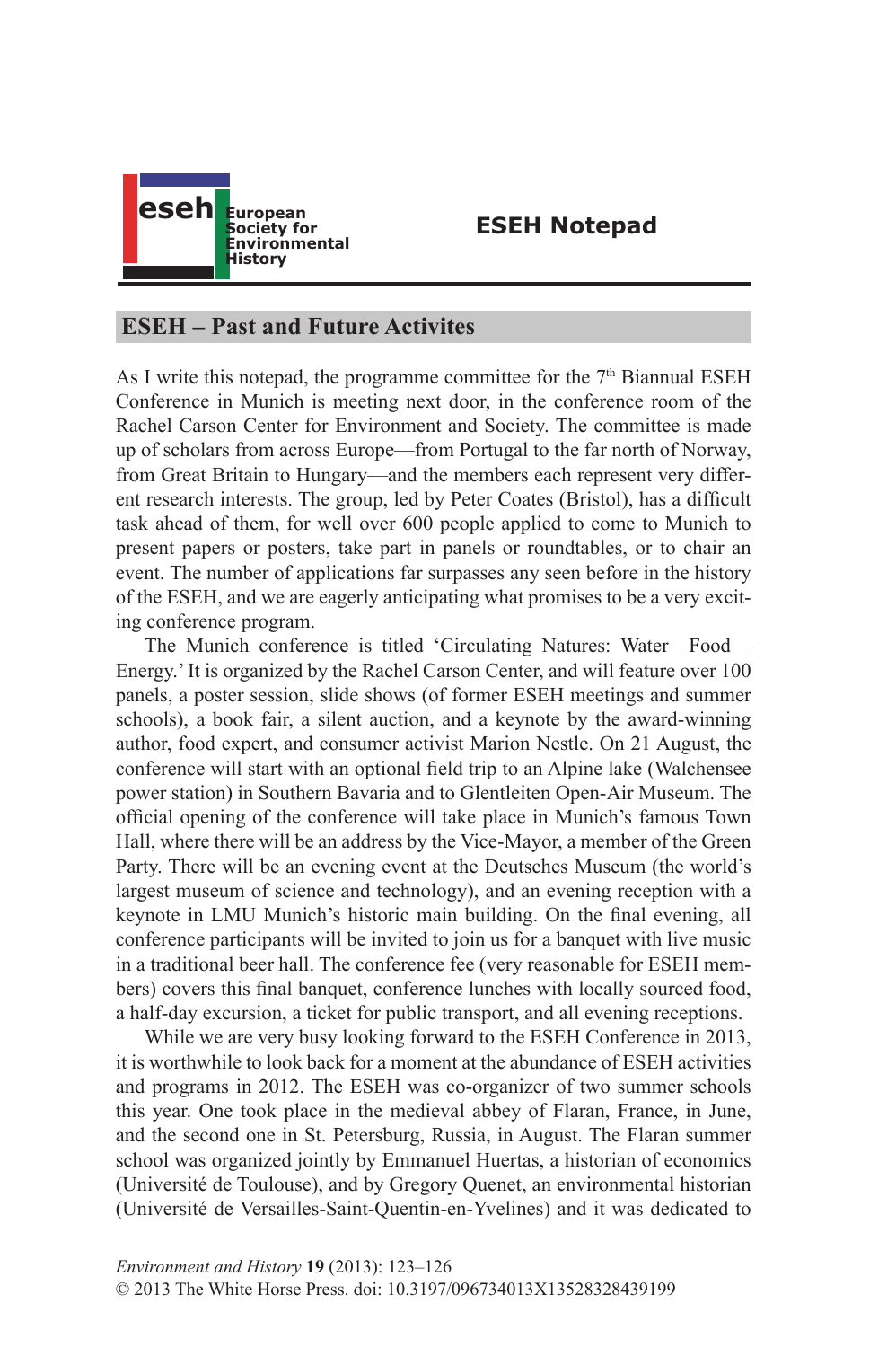## SOCIETY PAGES

the discussion of "Rural history vs. Environmental History." A total of 20 participants—doctoral students, postdocs and mentors—from several European countries, as well as from the United States and Canada, took part in this event. The participants of the summer school in Flaran were jointly selected by the French organizers and by two members of the ESEH Summer School Committee: Dolly Jørgensen from Umeå Universitet, Sweden, and Marguerite Ronin from the Université de Nantes, France. The summer school saw both rural and environmental historians, each group with their unique intellectual traditions, engage in an exciting and fruitful debate on a set of methodological issues, research topics, and perspectives. Three main themes were at the core of the program at the École d'été Flaran: sources and archives, environmental conflicts and local communities, and the shift from local discussions to broader ecological and scientific debates.

The St. Petersburg Summer School was organized by ESEH Vice President Julia Lajus, and participants and mentors were selected in close collaboration with the ESEH summer school committee (Dolly Jørgensen and András Vadas) and with the Rachel Carson Center in Munich (Christof Mauch). As in the case of Flaran, the Carson Center was one of the sponsors of the St. Petersburg summer school, alongside the Estonian Centre for Environmental History, the National Research University's Higher School of Economics in St. Petersburg, and the European University St. Petersburg. The thematic focus of the St. Petersburg program was "Natural Resources: Historical Ideas, Exploration, and Exploitation." Fourteen students from nine countries discussed their papers with mentors or lecturers from the US, Norway, Russia and the United Kingdom. Doctoral students had an opportunity to present and discuss their own research at length. All papers dealt with the role of natural resources in history, in particular timber, soil, fish, mineral resources, and water. The discussions revolved around such diverse issues as technologies (for the extraction of resources), scientific debates, knowledge transfer, and the role of national cultures and identities. A cultural program—with excursions to the St. Petersburg Museum of Water and a boat excursion on the River Neva—were among the highlights of the summer school.

A couple of years ago, the European Society for Environmental History decided to cooperate with the Rachel Carson Center in Munich and establish its own peer-reviewed book series with Berghahn Books (New York and Oxford). This English-language series of monographs and anthologies showcases high quality research in environmental history and related disciplines from around the world, with a particular emphasis on European, transnational, and comparative research. Currently six manuscripts by authors or editors from six countries are under review, and we are very happy to report that the first book in this series has just been published. Entitled *Civilizing Nature: National Parks in Global Historical Perspective,* volume one of our series is edited by Bernhard Gissibl (Mainz), Sabine Höhler (Stockholm), and Patrick Kupper (Zurich).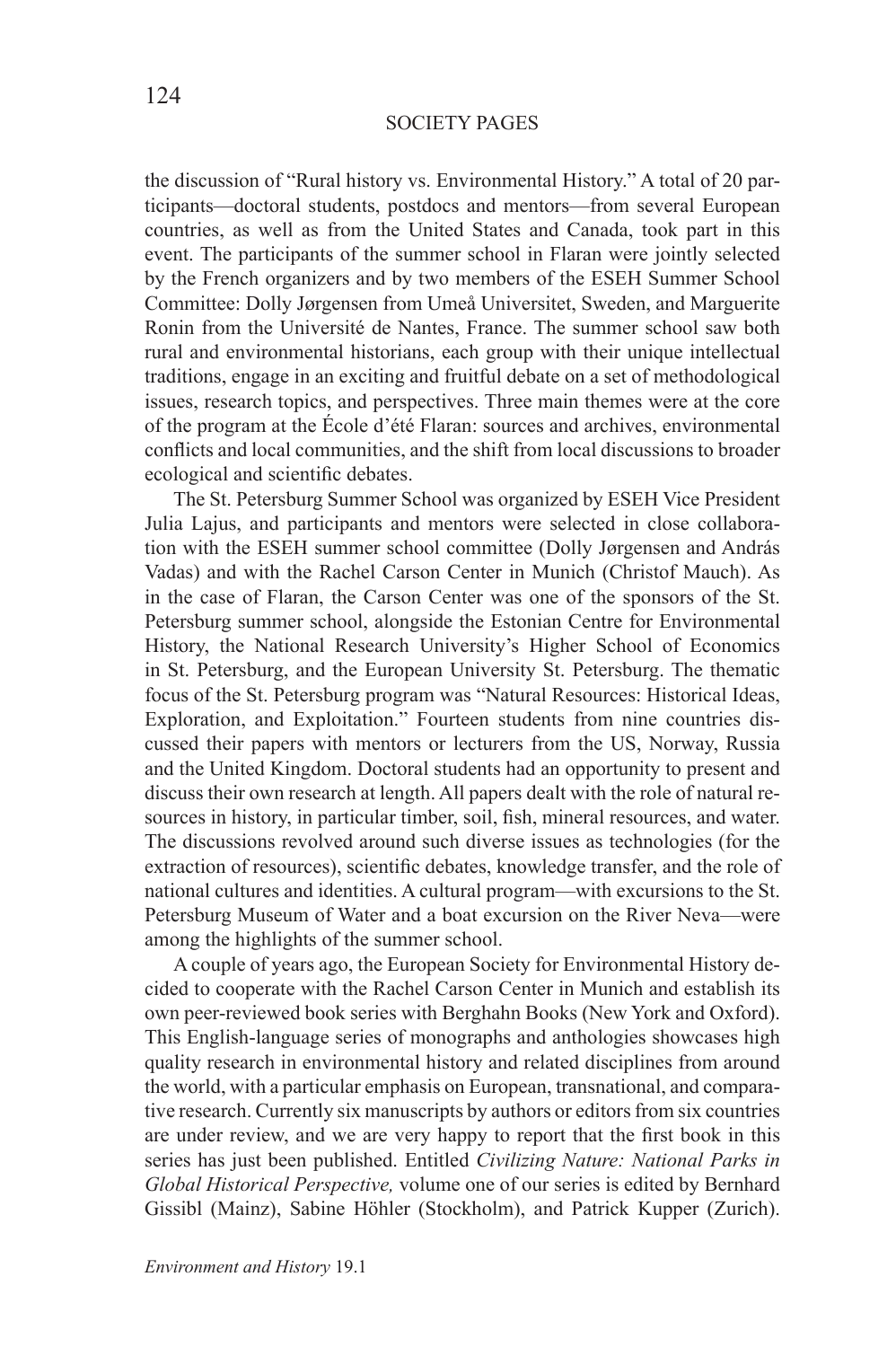## SOCIETY PAGES

The volume focuses especially on the actors, networks, mechanisms, arenas, and institutions responsible for the global spread of national parks. It argues that national parks are one of the most important and successful institutions in global environmentalism, and addresses questions such as: How national were the first national parks? What are the differences between US and early European parks? And can there be wilderness without parks? Individual chapters present case studies from countries and regions as diverse as Switzerland, Malaysia, French Colonial Africa, India, Mexico, and Slovenia.

We are also happy to report that another joint project that is the result of the excellent cooperation between the European Society for Environmental History and the Rachel Carson Center— "Arcadia," a digital resource for environmental historians—has had a very successful start in 2012. More than a dozen ESEH members have contributed to this new online environmental history portal: Arcadia articles are in the form of an encyclopaedia entry and besides a brief scholarly text, contain images and links pertaining to events, individuals, organizations, or species, exploring their resonance for both nature and human society. All current contributions come from ESEH members; at some point in the future the project will expand to include non-ESEH contributors, and will cover all world regions.

Another success story in 2012 has been the Estonian Centre for Environmental History (Eesti Keskkonnaajaloo Keskus, KAJAK). Founded in late 2011, the new centre has already established a monthly seminar series at Tallinn University's Institute of History. Speakers in this series have included ESEH members from several European countries, and their presentations covered topics from urban environmental history and historical climatology to the history of agricultural pests. One of the highlights in 2012 was a conference on "Turning Points in Baltic and Central East European Food History" that took place at Tallinn University in late August.

Altogether it seems that environmental history is on advance all over the world. To give a few examples: historians from Europe and the US were invited to inaugurate the new Center for Ecological History at Renmin University in Beijing, China, in May 2012; the Latin American Association for Environmental History, which is even younger than the ESEH, held a big conference with almost 400 participants in Villa de Leyva, Colombia, in the summer; scholars at the University of New South Wales (UNSW) in Australia established a new online journal in the field of the Environmental Humanities; the Humboldt Foundation is supporting a transatlantic network of ecocritics and historians in Europe and the US; and the Royal Institute of Technology in Stockholm has just established a new centre called the KTH Environmental Humanities Laboratory. The upcoming annual meeting of the American Historical Association (AHA), the largest gathering of historians anywhere in the world, will be largely in the sway of environmental history this January, not least because AHA President William Cronon, Vice President